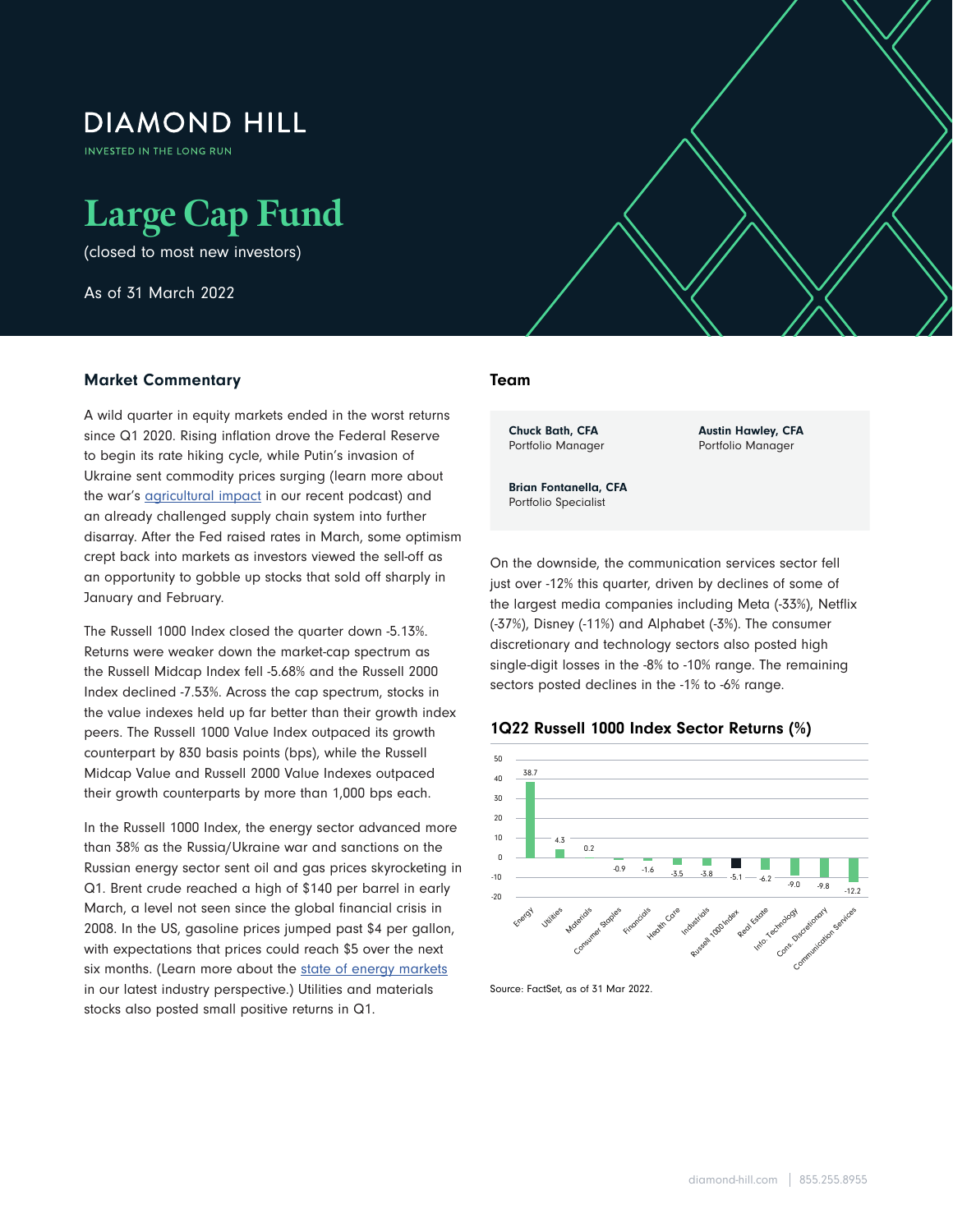#### Performance Discussion

During a volatile quarter, the portfolio held up better than the Russell 1000 Index by a decent margin in Q1. In the technology sector, we benefited from the relative strength of our holdings as well as our underweight exposure to a sector that took a beating in the first half of the quarter. In a similar vein, our outsized investment in the financials sector was beneficial and our stocks held up better than those in the index. We also had positive stock selection in the industrials, consumer staples and communication services sectors. The largest headwind for us in Q1 was the underperformance of our holdings in the consumer discretionary sector.

On an individual holdings basis, top contributors to return included Chevron, Archer-Daniels-Midland and Berkshire Hathaway. Multinational energy company Chevron benefited from the rise in oil prices in Q1. Its share price rose to a level that exceeded our estimate of intrinsic value and we exited our position. We redeployed capital into ConocoPhillips, which was trading at a discount to our estimate of intrinsic value and is well positioned over the long run due to its low-risk asset base.

Archer-Daniels-Midland, more commonly known as ADM, is a leader in global nutrition focused on the development of ingredients and flavors for food and beverages, supplements and more. The company's recent operating results have benefited (unfortunately) from the war in Ukraine as grain prices and agricultural markets globally experienced strong price increases. ADM is positioned well to benefit from the volatility due to its stable North American agricultural base.

Diversified holding company Berkshire Hathaway reported strong earnings during the quarter and benefited from continued share repurchases below intrinsic value. The company also announced significant deployments of excess cash during the quarter, including the acquisition of Alleghany and a large increase in its stake in Occidental Petroleum.

Other top contributors included property and casualty insurance company American International Group and copper-focused mining company Freeport-McMoRan. AIG continued to execute on its turnaround of the global property and casualty business, showing underwriting margin improvements in the quarter, while rising demand for conductive metals and supply risk concerns from Russia lifted copper prices, boosting the shares of Freeport and other copper producers.

Among our weakest stocks were Meta Platforms, General Motors and NVR. The share price of Meta (Facebook's parent company) declined significantly as the company reported a slight miss in earnings and provided guidance for a weak 1Q22. Meta also highlighted that competition from TikTok has been impacting user engagement in its apps. In our view, the company is taking the proper steps and investing heavily in ramping up its "Reels" feature, which competes with TikTok. Meta's stock is trading at a meaningful discount to our estimate of intrinsic value, and we expect the company to retain its attractive network economics and manage competition and user privacy concerns well without impairing the value of the business over the long term.

General Motors—and the auto industry in general—continues to face headwinds related to supply chain disruptions and raw material cost inflation. In addition, uncertainty surrounding global energy markets due to inflation and the conflict in Ukraine has created a greater economic burden on consumers, which tends to slow automotive sales.

NVR is a homebuilder and mortgage bank. Its stock, along with other housing stocks, came under pressure in Q1 as mortgage rates rose and concerns that continued interest rate increases will cause a slowdown in new home demand. These near-term headwinds have not impacted our long-term investment thesis, and we believe NVR is well positioned to outperform over the long run.

Other bottom contributors included private equity firm KKR & Co. and home improvement retailer Home Depot. With KKR, investors seemed concerned about the elevated valuations and leverage in private markets, especially during times of equity market volatility. In addition, while KKR's recent quarterly results were solid, the company's assets under management (AUM) growth was modest, and earnings were partially driven by the one-time sale of Origis Energy. In our view, the current share price implies flat AUM growth going forward, which we believe is too pessimistic. We continue to believe KKR is well-positioned to benefit from institutional investors increasing allocations to private markets and concentrating capital with managers who have strong brands and performance.

Home Depot shares underperformed as continued solid fundamental results were outweighed by concerns about the impact rising mortgage rates may have on the housing market and general inflationary pressures potentially leading to a consumer spending slowdown. We view the long-term prospects and multi-year fundamental outlook as unchanged.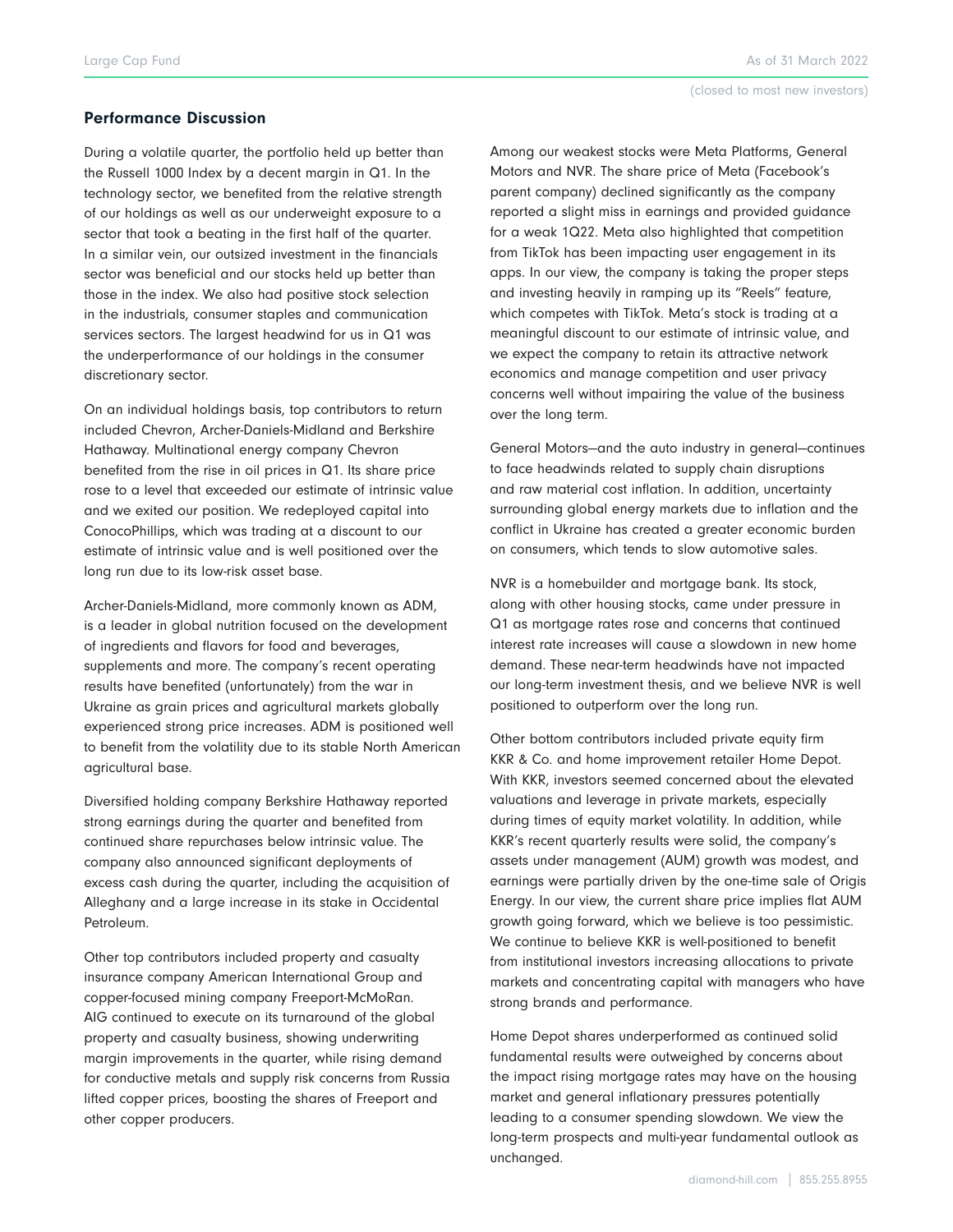#### (closed to most new investors)

## Portfolio Activity

The market environment in Q1 provided a meaningful opportunity for us to initiate positions in high-quality names that sold off indiscriminately during the quarter and were trading at prices we haven't seen in quite some time. Alphabet and Amazon are two examples. Alphabet, which owns Google and other products, sold off as the expected rise in interest rates by the Federal Reserve drove what we viewed as excessive investor pessimism. We believe these headwinds are temporary and expect Google's search engine advertising, YouTube advertising and other initiatives to continue driving revenue growth over the long term.

Amazon, one of the leading providers of public cloud services and online retailing, is a rapidly growing business that has been investing heavily in infrastructure and content to improve its customer experience. These investments have obscured the magnitude of sustainable free cash flow as well as the attractive valuation of the business relative to peers.

We also initiated a position in Waste Management, one of the largest providers of waste collection services in the US. We believe it is a high-quality business with ownership of key landfill assets that provide pricing power over the long term. Its stock was trading at a discount to our estimate of intrinsic value due to short-term market concerns over an increase in growth investments—we expect these investments to be value creating over the long term.

In addition to Chevron, we exited our positions in Procter & Gamble and Public Storage as their stock prices approached our estimates of intrinsic value. We also exited our position in First Republic Bank during the quarter in favor of more attractive opportunities.

#### Market Outlook

After a strong rebound in 2021, global GDP growth is expected to moderate in 2022, with the potential for additional pressure from lingering supply chain disruptions, higher oil prices and other impacts from Russia's invasion of Ukraine. Despite these headwinds, corporate earnings are expected to continue making new highs in 2022.

The sharp economic rebound in the US, along with unprecedented fiscal and monetary stimulus, an uptick in wage growth and instances of supply/demand tightness, has resulted in elevated inflation levels. The Federal Reserve has started to raise interest rates and end quantitative easing but may need to be more aggressive if inflation persists at elevated levels, which could be a headwind for equity markets.

Russia's invasion of Ukraine has the potential to disrupt the flow of exports from these countries, which may impact global supplies and prices for a wide variety of end markets. The potential impact to individual businesses varies, and we are monitoring these risks closely.

While the year-to-date pullback in equity markets has created some investment opportunities, broad market valuations remain above historical averages. From current levels, equity market returns over the next five years are likely to be below historical averages.

Our primary focus is always on achieving value-added results for our existing clients, and we believe we can achieve better-than-market returns over the next five years through active portfolio management.